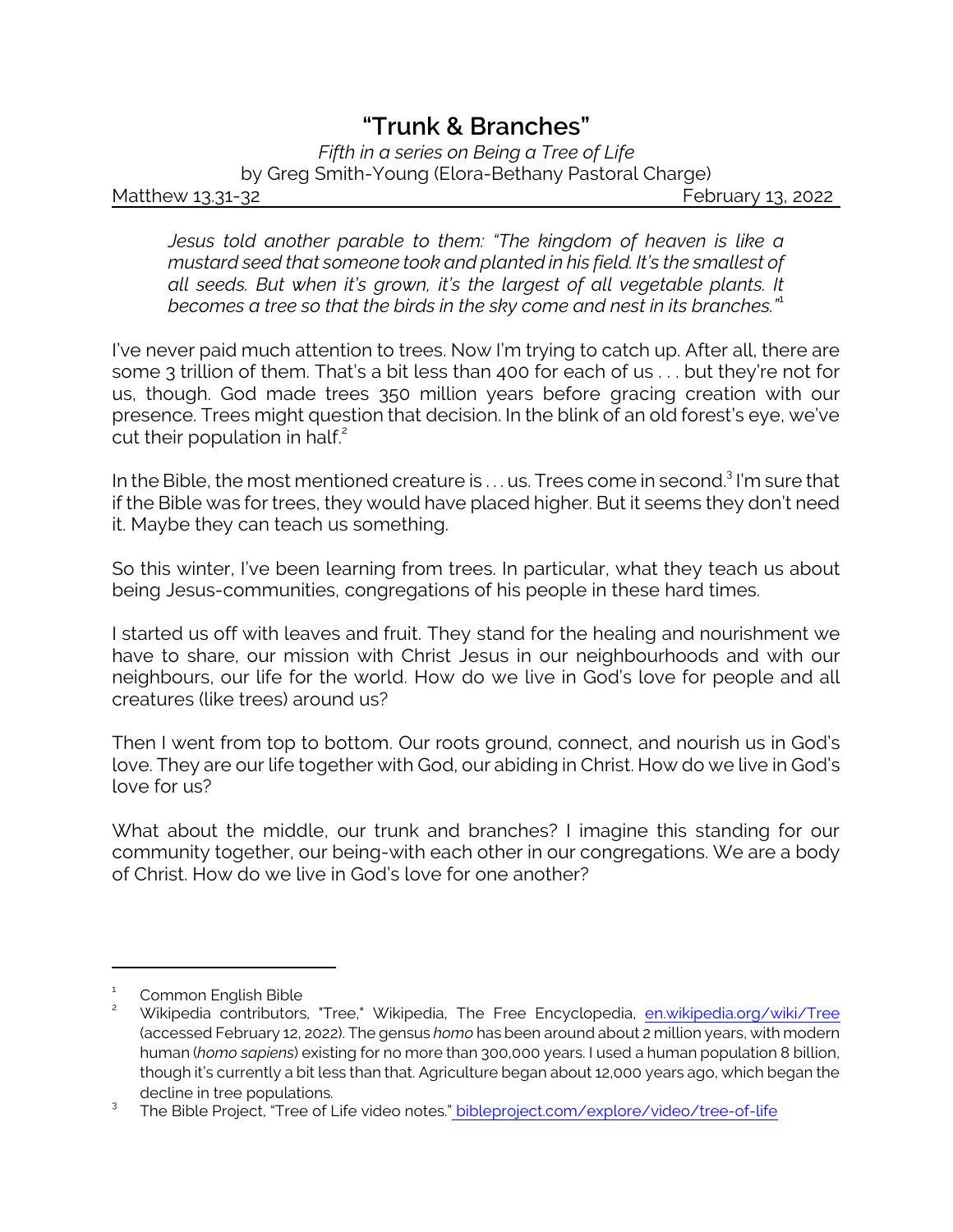II

Can we? Is our tree in trouble?

Fewer than 70% of our neighbours claim a connection with *any* religious tradition. That's the lowest it's ever been.<sup>4</sup> For those under 40, it's less than 1⁄2. More than 1⁄2 *never* take part in religious activities. This covers all Canadians, of all religious beliefs or none.

Let's get more specific. When I was 15, about 1 in 6 of our neighbours affiliated with the United Church of Canada. When I turned 50, it was less than 1 in 25. And that's just "affiliation." Far fewer actually connect with us and share in our life together.

All that was before the pandemic!

Will we have a life together? Is our trunk dying? Dead?

I don't think so. Because we are a tree of *Jesus'* life.

III

What does a tree-trunk do?

I read this.

*The main purpose of the trunk is to raise the leaves above the ground, enabling the tree to overtop other plants and outcompete them for light. It also transports water and nutrients from the roots to the aerial parts of the tree, and distributes the food produced by the leaves to all other parts, including the roots.<sup>5</sup>*

Sure. The trunk and branches raise the leaves high and move food between them and the roots. But is that their "main purpose?"

Don't the branches and trunk have some worth in themselves? Aren't they the tree? Look outside! Not so many leaves. Still lots of trees. Look at their roots. You can't. They are buried. Still, you see trees: trunks and branches. It seems to me they are the heart of the tree, the basic structure of the tree. Trunk and branches make it a tree.

<sup>4</sup> Ashleigh Stewart, "Gone by 2040: Why some religions are declining in Canada faster than ever," Global News (January 8, 2022). [globalnews.ca/news/8471086/religion-decline-canada](https://globalnews.ca/news/8471086/religion-decline-canada/). The article uses statistics from Statistics Canada's study, "Religiosity in Canada and its evolution from 1985 to 2019." <https://www150.statcan.gc.ca/n1/daily-quotidien/211028/dq211028b-eng.htm>.

<sup>5</sup> Wikipedia contributors, "Tree," Wikipedia, The Free Encyclopedia, [en.wikipedia.org/wiki/Tree#Trunk](https://en.wikipedia.org/wiki/Tree#Trunk) (accessed February 12, 2022). Emphasis added.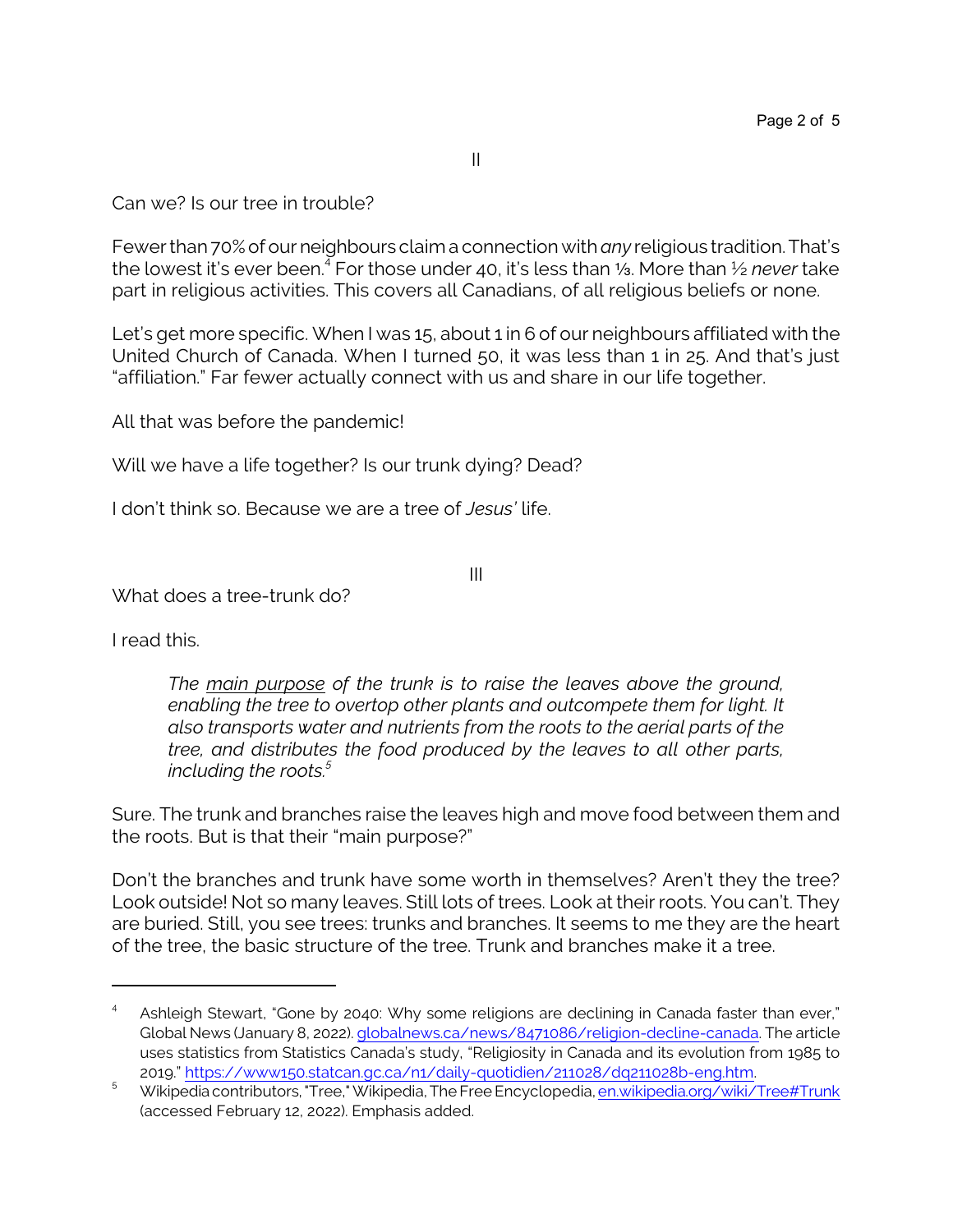What does this say about us?

IV

Our life together, within our Jesus-congregations, matters for its own sake.

Yes, we produce fruit and leaves to serve others. Without our mission beyond ourselves, we whither and die. And yes, our roots sink us deep into God. Without being nourished in God, we whither and die.

Nonetheless, our trunk and branches, our life-together, is not *just* so we can band together to serve others. It's not *just* so we can join together in spiritual things. Our church-congregation, our Jesus-community, is valuable *in itself*.

When Jesus got started, what did he do? He formed a community. Ever since, he's been forming communities. So many communities are fractured — families, workplaces, neighbourhoods, nations. God's setting-things-right work has to include communities. In fact, that's what Jesus seems to start with: making communities where we can learn and practice how to be together in God-shaped ways.

Don't think I am naive. My life is absorbed in Jesus-communities — our congregations. I know they are far from perfect. But that doesn't seem to stop Jesus from using the likes of us, and our sometimes-difficult life together, as theatres for his work. He claims us as his own, trunks and branches of his life.

Our life together, our congregations, matter a huge amount. Even though they are not so big, and probably getting smaller.

 $\vee$ 

Like a mustard seed.

Really tiny.<sup>6</sup> But it grows big! There's debate about whether mustard is a bush, plant or a tree.<sup>7</sup> It can be all 3, depending what kind of mustard you have in mind. The mustard known to Jesus and his first listeners strikes me as a big bush. $^{\mathrm{8}}$  Jesus wasn't giving a botany lecture, though. He was teaching us something important.

 $6$  Mustard seeds "were proverbially known for their small size, even though other seeds, such as the orchid or cypress, were known to be smaller." [Snodgrass 220]

<sup>7</sup> See [www.fallsgarden.com/is-mustard-a-plant-bush-or-a-tree](https://www.fallsgarden.com/is-mustard-a-plant-bush-or-a-tree/). Jesus'parableisrecordedinMatthew, Mark, and Luke's Gospels. Mark calls it a garden plant (*lachanon*), Luke calls it a tree (*dendron*), and Matthew calls it both.

<sup>8</sup> The species native to Israel is *brassica nigra*, or black mustard, so named because of the colour of its seeds.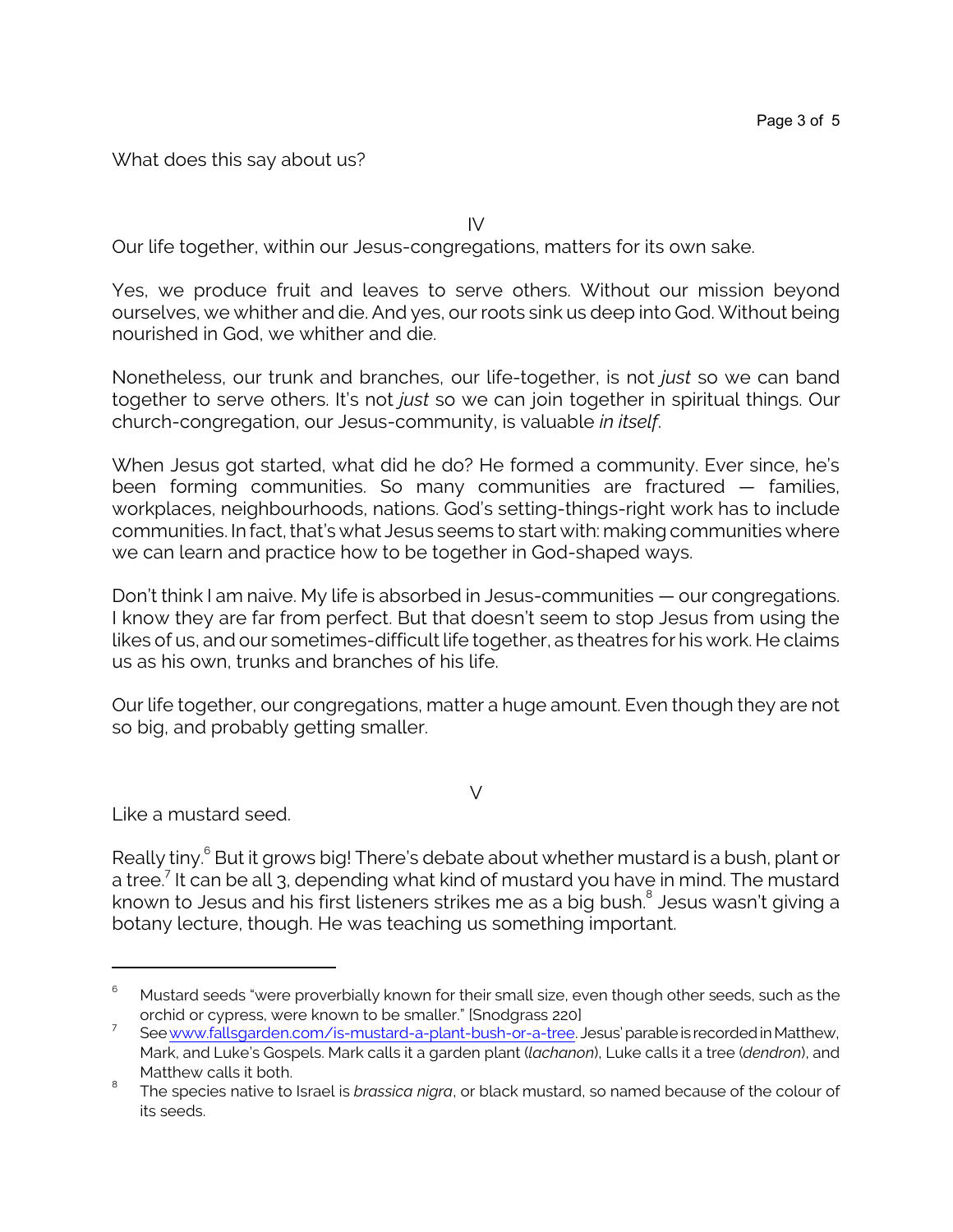A thing so small, can become a vital place of shelter. A tiny seed. so very, very small and unimpressive. It can produce a huge effect. A tiny seed, which birds would easily eat without a thought, can grow into a shelter for them to nest under.

VI

As we think about us, going forward . . . as we imagine how to tend to our trunk and branches, our congregational life together . . . it will help if we ask the right questions.

"How big are we?," and "Are we getting smaller?" and "How can we grow?" can be good questions. We need to pay attention to these things.

But might these be more important questions? *No matter our size, are we a congregation-community where people find shelter? Where all sorts of folk can nest? Where they are nourished? Where they are protected?* 

Let me make a not-so-bold prediction. (It's not bold, because me and our other Elora and Bethany leaders are already talking about these things.) In the next while, you'll be hearing serious questions and worried concerns about our resources. Our money. Our time. Our energy.

Do we have enough money to cover our expenses? (No.) Do our people have enough time to give, so we can do everything we want to do? (No.) Or energy? (No.) We have to talk about these things.

But they are not who we are. Our identity does not rest on our resources. If we focus on them, we'll be worn out, depressed, and done.<sup>9</sup>

Our resources are not who we are. It's our relationships that make us who we are.

We are our relationships, our life together in our Jesus-congregation. We are our relationships, our sheltering together and welcoming others to shelter too.

VII

Jesus works on us through our relationships. For that to happen, small might be better.

*The church is dying!* Some say that with delight, others with despair. Maybe *dying* is not what's happening, though.

<sup>9</sup> Andy Root offers a very helpful analysis of churches and their race for resources, and how this race is unwinnable and dispiriting. He says, "A congregation becomes depressed when its identity continues to rest on its resources *instead of relationships.*" Andrew Root, The Congregation in a Secular Age (Grand Rapids MI: Baker, 2021), 234.